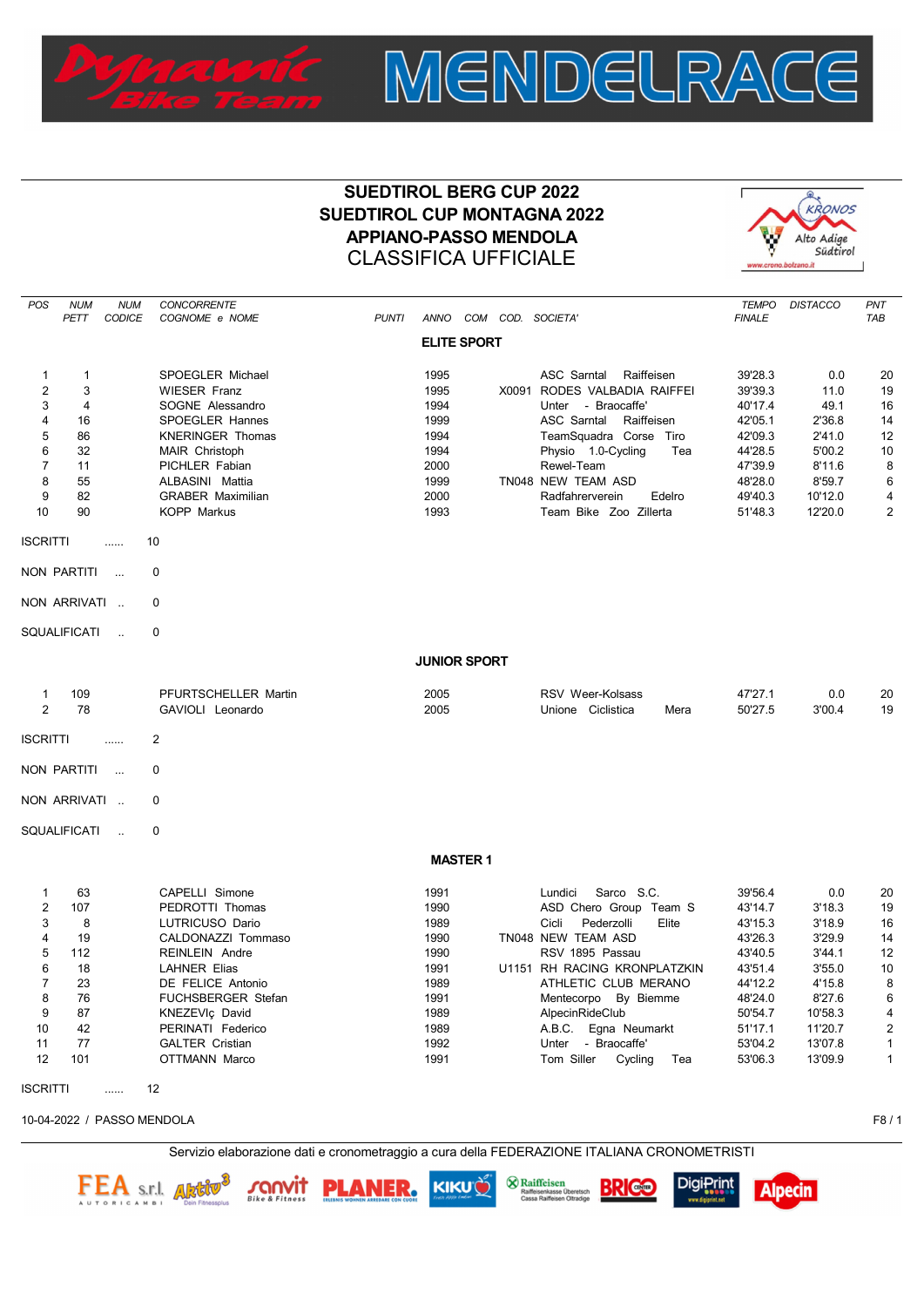| POS                                                                                                         | <b>NUM</b><br>PETT                                                                   | <b>NUM</b><br><b>CODICE</b> | <b>CONCORRENTE</b><br>COGNOME e NOME                                                                                                                                                                                                                                                                | <b>PUNTI</b> | ANNO                                                                                                         | COM             | COD. SOCIETA'                                                                                                                                                                                                                                                                                                                                 | <b>TEMPO</b><br><b>FINALE</b>                                                                                                                              | <b>DISTACCO</b>                                                                                                                          | PNT<br>TAB                                                                                                             |
|-------------------------------------------------------------------------------------------------------------|--------------------------------------------------------------------------------------|-----------------------------|-----------------------------------------------------------------------------------------------------------------------------------------------------------------------------------------------------------------------------------------------------------------------------------------------------|--------------|--------------------------------------------------------------------------------------------------------------|-----------------|-----------------------------------------------------------------------------------------------------------------------------------------------------------------------------------------------------------------------------------------------------------------------------------------------------------------------------------------------|------------------------------------------------------------------------------------------------------------------------------------------------------------|------------------------------------------------------------------------------------------------------------------------------------------|------------------------------------------------------------------------------------------------------------------------|
|                                                                                                             | <b>NON PARTITI</b>                                                                   | $\mathbf{r}_{\mathrm{max}}$ | 0                                                                                                                                                                                                                                                                                                   |              |                                                                                                              |                 |                                                                                                                                                                                                                                                                                                                                               |                                                                                                                                                            |                                                                                                                                          |                                                                                                                        |
|                                                                                                             | NON ARRIVATI                                                                         |                             | 0                                                                                                                                                                                                                                                                                                   |              |                                                                                                              |                 |                                                                                                                                                                                                                                                                                                                                               |                                                                                                                                                            |                                                                                                                                          |                                                                                                                        |
|                                                                                                             | SQUALIFICATI                                                                         | $\ddot{\phantom{a}}$        | 0                                                                                                                                                                                                                                                                                                   |              |                                                                                                              |                 |                                                                                                                                                                                                                                                                                                                                               |                                                                                                                                                            |                                                                                                                                          |                                                                                                                        |
|                                                                                                             |                                                                                      |                             |                                                                                                                                                                                                                                                                                                     |              |                                                                                                              | <b>MASTER 2</b> |                                                                                                                                                                                                                                                                                                                                               |                                                                                                                                                            |                                                                                                                                          |                                                                                                                        |
| 1<br>$\overline{\mathbf{c}}$<br>3<br>4<br>5<br>6<br>$\overline{7}$<br>8<br>9<br>10<br>11<br><b>ISCRITTI</b> | 85<br>13<br>9<br>64<br>20<br>95<br>89<br>68<br>41<br>100<br>51                       | .                           | <b>GSCHNITZER Thomas</b><br><b>GRÜNER Patric</b><br>RIZZI Luciano<br><b>CASNA Loris</b><br><b>WINKLER David</b><br>MAZZARINI Mariano<br><b>KOPP Daniel</b><br>CORRADINI Tiziano<br><b>TREFFER Michael</b><br><b>NOCK Lukas</b><br>EREL Erkan<br>11<br>0                                             |              | 1984<br>1985<br>1983<br>1985<br>1986<br>1983<br>1984<br>1984<br>1985<br>1985<br>1986                         |                 | A.V.I.<br>Poli.<br>Bike Team<br>TeamSquadra Corse Tiro<br>VR153 TOP TEAM RACE ASD<br>- Braocaffe'<br>Unter<br>Poli.<br>A.V.I.<br>Bike Team<br>- Braocaffe'<br>Unter<br>Alpinschule<br>Kopp<br>- Braocaffe'<br>Unter<br>TeamSquadra Corse Tiro<br>Dynamic Bike Team Eppa<br>Radladen Gap                                                       | 40'08.3<br>41'17.6<br>43'50.5<br>44'22.1<br>44'29.7<br>46'55.2<br>47'25.7<br>48'02.7<br>50'57.4<br>58'31.8<br>1:00'24.1                                    | 0.0<br>1'09.3<br>3'42.2<br>4'13.8<br>4'21.4<br>6'46.9<br>7'17.4<br>7'54.4<br>10'49.1<br>18'23.5<br>20'15.8                               | 20<br>19<br>16<br>14<br>12<br>10<br>8<br>6<br>4<br>2<br>$\mathbf{1}$                                                   |
|                                                                                                             | NON PARTITI<br>NON ARRIVATI                                                          | $\sim$                      | 0                                                                                                                                                                                                                                                                                                   |              |                                                                                                              |                 |                                                                                                                                                                                                                                                                                                                                               |                                                                                                                                                            |                                                                                                                                          |                                                                                                                        |
|                                                                                                             | <b>SQUALIFICATI</b>                                                                  |                             | 0                                                                                                                                                                                                                                                                                                   |              |                                                                                                              |                 |                                                                                                                                                                                                                                                                                                                                               |                                                                                                                                                            |                                                                                                                                          |                                                                                                                        |
|                                                                                                             |                                                                                      |                             |                                                                                                                                                                                                                                                                                                     |              |                                                                                                              | <b>MASTER 3</b> |                                                                                                                                                                                                                                                                                                                                               |                                                                                                                                                            |                                                                                                                                          |                                                                                                                        |
|                                                                                                             |                                                                                      |                             |                                                                                                                                                                                                                                                                                                     |              |                                                                                                              |                 |                                                                                                                                                                                                                                                                                                                                               |                                                                                                                                                            |                                                                                                                                          |                                                                                                                        |
| $\mathbf{1}$<br>$\overline{2}$<br>3<br>4<br>5<br>6<br>$\overline{7}$<br>8<br>9<br>10<br>11                  | $\overline{2}$<br>6<br>31<br>35<br>102<br>111<br>123<br>88<br>108<br>103<br>36       |                             | ZAMBONI Andrea<br><b>CARLIN Riccardo</b><br>WIESLER Egon<br><b>VIRZI'</b><br>Stefano<br><b>OTTMANN Michael</b><br>PIRRONI Gianluca<br><b>WAGNER Holger</b><br><b>KOFLER Andreas</b><br>PENACCINI Alessandro<br>OTTMANN René<br><b>WACKER Markus</b>                                                 |              | 1982<br>1979<br>1981<br>1982<br>1979<br>1982<br>1978<br>1982<br>1982<br>1982<br>1978                         |                 | - Braocaffe'<br>Unter<br>Unter<br>- Braocaffe'<br>E0174 ARSV VINSCHGAU<br>Camin Bike Team A.S.D.<br>Tom Siller<br>Cycling<br>Tea<br>no team<br>Bike Friends<br>Salzburg<br>ASC Sarntal<br>Raiffeisen<br>Team De Rosa Santini<br>Tom Siller<br>Cycling<br>Tea<br>TeamSquadra Corse Tiro                                                        | 41'10.6<br>43'12.4<br>44'07.9<br>44'13.6<br>44'38.5<br>44'46.7<br>44'47.7<br>47'26.5<br>48'22.7<br>49'24.3<br>50'20.5                                      | 0.0<br>2'01.8<br>2'57.3<br>3'03.0<br>3'27.9<br>3'36.1<br>3'37.1<br>6'15.9<br>7'12.1<br>8'13.7<br>9'09.9                                  | 20<br>19<br>16<br>14<br>12<br>10<br>8<br>6<br>4<br>2<br>$\mathbf{1}$                                                   |
| <b>ISCRITTI</b>                                                                                             |                                                                                      | .                           | 11                                                                                                                                                                                                                                                                                                  |              |                                                                                                              |                 |                                                                                                                                                                                                                                                                                                                                               |                                                                                                                                                            |                                                                                                                                          |                                                                                                                        |
|                                                                                                             | NON PARTITI                                                                          |                             | $\Omega$                                                                                                                                                                                                                                                                                            |              |                                                                                                              |                 |                                                                                                                                                                                                                                                                                                                                               |                                                                                                                                                            |                                                                                                                                          |                                                                                                                        |
|                                                                                                             | NON ARRIVATI                                                                         |                             | $\Omega$                                                                                                                                                                                                                                                                                            |              |                                                                                                              |                 |                                                                                                                                                                                                                                                                                                                                               |                                                                                                                                                            |                                                                                                                                          |                                                                                                                        |
|                                                                                                             | SQUALIFICATI                                                                         | $\sim$                      | 0                                                                                                                                                                                                                                                                                                   |              |                                                                                                              |                 |                                                                                                                                                                                                                                                                                                                                               |                                                                                                                                                            |                                                                                                                                          |                                                                                                                        |
|                                                                                                             |                                                                                      |                             |                                                                                                                                                                                                                                                                                                     |              |                                                                                                              | <b>MASTER 4</b> |                                                                                                                                                                                                                                                                                                                                               |                                                                                                                                                            |                                                                                                                                          |                                                                                                                        |
| $\mathbf 1$<br>2<br>3<br>4<br>5<br>6<br>$\overline{7}$<br>8<br>9<br>10<br>11<br>12<br>13<br>14              | 57<br>24<br>122<br>79<br>97<br>106<br>28<br>45<br>37<br>34<br>60<br>83<br>104<br>113 |                             | LUDEWIG Jörg<br><b>MEYER Markus</b><br><b>TUTZER Markus</b><br>GIOTTO Luca<br>NERI Davide<br>PAULETTO Stefano<br><b>TSCHIGG Armin</b><br><b>HOFER Michael</b><br><b>GOTTARDI Giulio</b><br>CASASSA Stefano<br><b>BOCCHIN Andrea</b><br><b>GRETTER Mauro</b><br>PASSAMONTI Mario<br>RICCARDI Alberto |              | 1975<br>1975<br>1973<br>1974<br>1974<br>1977<br>1973<br>1973<br>1973<br>1975<br>1973<br>1973<br>1973<br>1977 |                 | AlpecinRideClub<br>RADSPORT-TEAM GAIMERSH<br>ASC Sarntal Raiffeisen<br>Zanolini-Sudtirol<br>Post<br>Camin Bike Team A.S.D.<br>Breganze Cicloclub<br>96<br>Dynamic Bike Team Eppa<br>E0174 ARSV VINSCHGAU<br>Marzola G.S.D.<br>Rewel-Team<br>MB Team Garda ASD<br>Polisp<br>Alpe Cimbra<br>Cicli<br>Giuliani<br>Arco<br>Dynamic Bike Team Eppa | 41'09.6<br>44'31.4<br>46'18.5<br>46'20.8<br>46'43.6<br>47'32.8<br>48'45.5<br>49'07.5<br>49'41.9<br>49'46.9<br>50'44.9<br>54'16.2<br>1:01'20.0<br>1:11'50.5 | 0.0<br>3'21.8<br>5'08.9<br>5'11.2<br>5'34.0<br>6'23.2<br>7'35.9<br>7'57.9<br>8'32.3<br>8'37.3<br>9'35.3<br>13'06.6<br>20'10.4<br>30'40.9 | 20<br>19<br>16<br>14<br>12<br>10<br>8<br>6<br>4<br>$\overline{2}$<br>1<br>$\mathbf{1}$<br>$\mathbf{1}$<br>$\mathbf{1}$ |
| <b>ISCRITTI</b>                                                                                             |                                                                                      | .                           | 14                                                                                                                                                                                                                                                                                                  |              |                                                                                                              |                 |                                                                                                                                                                                                                                                                                                                                               |                                                                                                                                                            |                                                                                                                                          |                                                                                                                        |
|                                                                                                             | NON PARTITI                                                                          | $\sim$                      | 0                                                                                                                                                                                                                                                                                                   |              |                                                                                                              |                 |                                                                                                                                                                                                                                                                                                                                               |                                                                                                                                                            |                                                                                                                                          |                                                                                                                        |

10-04-2022 / PASSO MENDOLA F8 / 2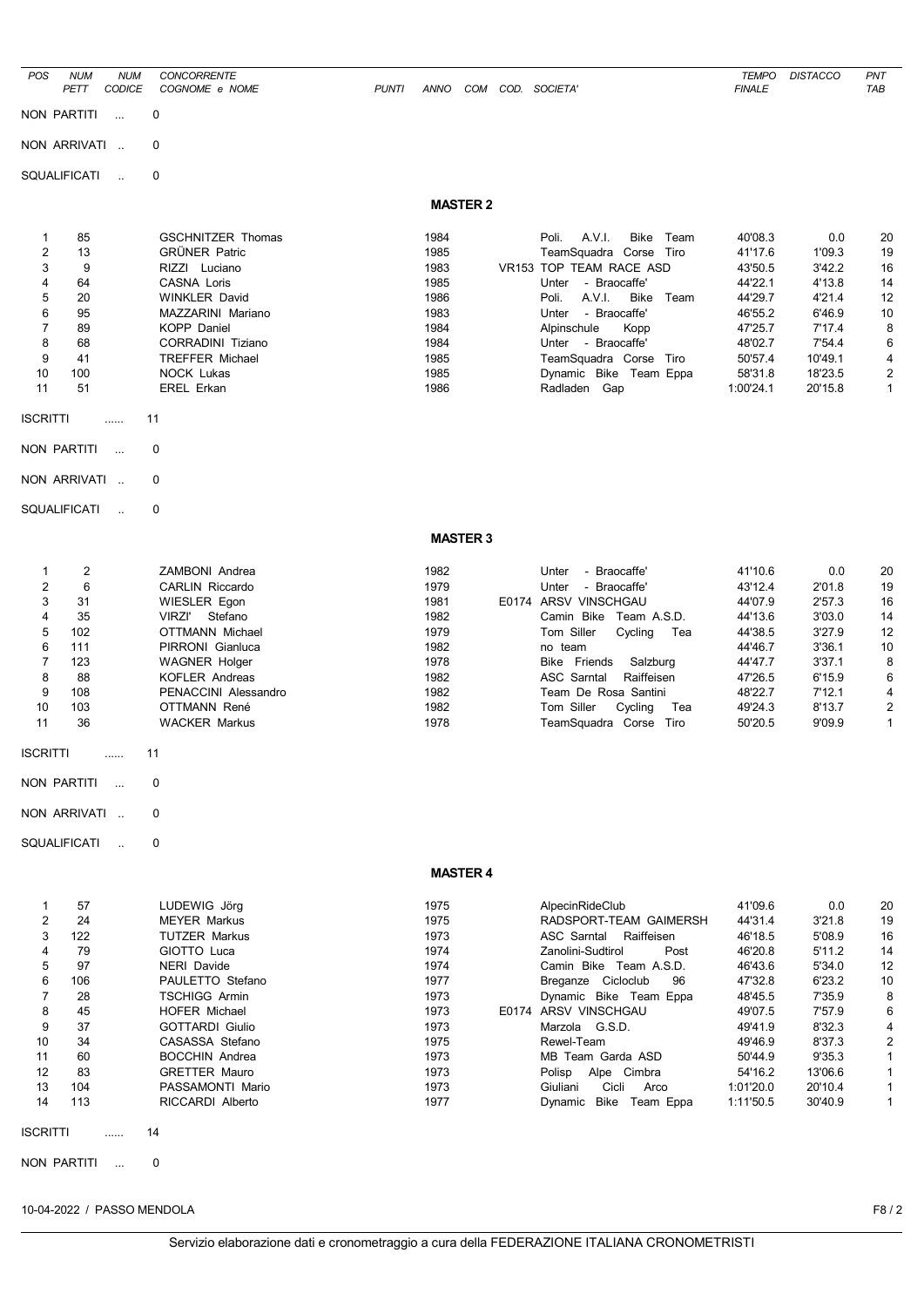| <b>POS</b>                                                                                              | <b>NUM</b><br><b>PETT</b>                                                                 | <b>NUM</b><br>CODICE | <b>CONCORRENTE</b><br>COGNOME e NOME                                                                                                                                                                                                                                                                                                            | <b>PUNTI</b> | ANNO                                                                                                                 |                 | COM COD. SOCIETA                                                                                                                                                                                                                                                                                                                                         | <b>TEMPO</b><br><b>FINALE</b>                                                                                                                                     | <b>DISTACCO</b>                                                                                                                                 | PNT<br>TAB                                                                                                                           |
|---------------------------------------------------------------------------------------------------------|-------------------------------------------------------------------------------------------|----------------------|-------------------------------------------------------------------------------------------------------------------------------------------------------------------------------------------------------------------------------------------------------------------------------------------------------------------------------------------------|--------------|----------------------------------------------------------------------------------------------------------------------|-----------------|----------------------------------------------------------------------------------------------------------------------------------------------------------------------------------------------------------------------------------------------------------------------------------------------------------------------------------------------------------|-------------------------------------------------------------------------------------------------------------------------------------------------------------------|-------------------------------------------------------------------------------------------------------------------------------------------------|--------------------------------------------------------------------------------------------------------------------------------------|
|                                                                                                         | NON ARRIVATI                                                                              |                      | 0                                                                                                                                                                                                                                                                                                                                               |              |                                                                                                                      |                 |                                                                                                                                                                                                                                                                                                                                                          |                                                                                                                                                                   |                                                                                                                                                 |                                                                                                                                      |
|                                                                                                         | SQUALIFICATI                                                                              | $\mathbf{r}$         | 0                                                                                                                                                                                                                                                                                                                                               |              |                                                                                                                      |                 |                                                                                                                                                                                                                                                                                                                                                          |                                                                                                                                                                   |                                                                                                                                                 |                                                                                                                                      |
|                                                                                                         |                                                                                           |                      |                                                                                                                                                                                                                                                                                                                                                 |              |                                                                                                                      | <b>MASTER 5</b> |                                                                                                                                                                                                                                                                                                                                                          |                                                                                                                                                                   |                                                                                                                                                 |                                                                                                                                      |
| 1<br>$\overline{c}$<br>3<br>4<br>5<br>6<br>$\overline{7}$<br>8<br>9<br>10<br>11<br>12<br>13<br>14<br>15 | 25<br>29<br>12<br>26<br>47<br>22<br>81<br>30<br>44<br>33<br>27<br>110<br>91<br>127<br>124 |                      | CAMPANA Massimo<br><b>VOLTOLINI Paolo</b><br>CAMPI Stefano<br><b>BERNARD Manfred</b><br><b>WEISS Thomas</b><br>PELLEGRINI Luca<br><b>GRABER Guenther</b><br><b>PLATTNER Guenther</b><br>HOHWIELER Che<br>FAUSTINI Stefano<br>NIEDEREGGER Markus<br>PFURTSCHELLER Stefan<br><b>KUBLIK Andreas</b><br><b>BALDISSERA Bruno</b><br>ZANOLLI Maurizio |              | 1970<br>1971<br>1970<br>1970<br>1972<br>1969<br>1971<br>1971<br>1971<br>1968<br>1969<br>1972<br>1969<br>1971<br>1968 |                 | VR153 TOP TEAM RACE ASD<br>Bici E Sport<br>Unter - Braocaffe'<br>Rewel-Team<br>AG Cores - Dal Colle<br>Zanolini-Sudtirol<br>Post<br>Radfahrerverein<br>Edelro<br>A.V.I.<br>Bike Team<br>Poli.<br>BergsÜchtige<br>GipfelstÜ<br>Butty A.S.D.<br>E0174 ARSV VINSCHGAU<br>SV Raiba Stubai<br>TOUR-Magazin.de<br>TeamSquadra Corse Tiro<br>Polisp Alpe Cimbra | 44'41.9<br>45'13.7<br>46'42.9<br>46'56.2<br>46'57.3<br>47'40.8<br>47'51.8<br>47'53.3<br>48'07.4<br>48'42.7<br>52'04.5<br>52'07.0<br>54'26.1<br>55'49.9<br>58'21.6 | 0.0<br>31.8<br>2'01.0<br>2'14.3<br>2'15.4<br>2'58.9<br>3'09.9<br>3'11.4<br>3'25.5<br>4'00.8<br>7'22.6<br>7'25.1<br>9'44.2<br>11'08.0<br>13'39.7 | 20<br>19<br>16<br>14<br>12<br>10<br>8<br>6<br>4<br>2<br>$\mathbf{1}$<br>$\mathbf{1}$<br>$\mathbf{1}$<br>$\mathbf{1}$<br>$\mathbf{1}$ |
| <b>ISCRITTI</b>                                                                                         |                                                                                           | .                    | 16                                                                                                                                                                                                                                                                                                                                              |              |                                                                                                                      |                 |                                                                                                                                                                                                                                                                                                                                                          |                                                                                                                                                                   |                                                                                                                                                 |                                                                                                                                      |
|                                                                                                         | NON PARTITI                                                                               | $\sim$               | 0                                                                                                                                                                                                                                                                                                                                               |              |                                                                                                                      |                 |                                                                                                                                                                                                                                                                                                                                                          |                                                                                                                                                                   |                                                                                                                                                 |                                                                                                                                      |
|                                                                                                         | NON ARRIVATI                                                                              |                      | $\mathbf{1}$                                                                                                                                                                                                                                                                                                                                    |              |                                                                                                                      |                 |                                                                                                                                                                                                                                                                                                                                                          |                                                                                                                                                                   |                                                                                                                                                 |                                                                                                                                      |
|                                                                                                         | 54                                                                                        |                      | ZOESCHG Gerhard                                                                                                                                                                                                                                                                                                                                 |              | 1969                                                                                                                 | 21              | K0251 DYNAMIC BIKE EPPAN                                                                                                                                                                                                                                                                                                                                 |                                                                                                                                                                   |                                                                                                                                                 |                                                                                                                                      |
|                                                                                                         | <b>SQUALIFICATI</b>                                                                       | $\sim$               | 0                                                                                                                                                                                                                                                                                                                                               |              |                                                                                                                      |                 |                                                                                                                                                                                                                                                                                                                                                          |                                                                                                                                                                   |                                                                                                                                                 |                                                                                                                                      |
|                                                                                                         |                                                                                           |                      |                                                                                                                                                                                                                                                                                                                                                 |              |                                                                                                                      | <b>MASTER 6</b> |                                                                                                                                                                                                                                                                                                                                                          |                                                                                                                                                                   |                                                                                                                                                 |                                                                                                                                      |
| 1<br>$\overline{c}$<br>3<br>$\overline{4}$<br>5<br>6<br>7<br>8<br>9                                     | 21<br>17<br>62<br>117<br>126<br>66<br>56<br>58<br>48                                      |                      | LINARDI Tarcisio<br><b>KOFLER Andreas</b><br><b>BROCKHAGEN Volker</b><br>FONDRIEST Maurizio<br><b>ZATTONI</b> Andrea<br>CIPOLLI Marco<br><b>BACHER Christoph</b><br><b>BEATRICI Luigi</b><br>BITTL Hubert                                                                                                                                       |              | 1964<br>1966<br>1964<br>1965<br>1963<br>1966<br>1965<br>1967<br>1964                                                 |                 | Unter - Braocaffe'<br>Dynamic Bike Team Eppa<br>Velo Club Eichsfeld<br>AlpecinRideClub<br>Traguardo Volante<br>Raci<br>UISP Modena<br>Poli.<br>A.V.I.<br>Bike<br>Team<br>Unter - Braocaffe'<br>RSV Hachinger Tal                                                                                                                                         | 44'34.4<br>45'44.3<br>49'27.5<br>51'12.7<br>51'22.4<br>53'12.8<br>57'00.5<br>57'09.8<br>59'12.6                                                                   | 0.0<br>1'09.9<br>4'53.1<br>6'38.3<br>6'48.0<br>8'38.4<br>12'26.1<br>12'35.4<br>14'38.2                                                          | 20<br>19<br>16<br>14<br>12<br>10<br>8<br>6<br>4                                                                                      |
| <b>ISCRITTI</b>                                                                                         |                                                                                           |                      | 9                                                                                                                                                                                                                                                                                                                                               |              |                                                                                                                      |                 |                                                                                                                                                                                                                                                                                                                                                          |                                                                                                                                                                   |                                                                                                                                                 |                                                                                                                                      |
|                                                                                                         | NON PARTITI                                                                               | $\sim$               | 0                                                                                                                                                                                                                                                                                                                                               |              |                                                                                                                      |                 |                                                                                                                                                                                                                                                                                                                                                          |                                                                                                                                                                   |                                                                                                                                                 |                                                                                                                                      |
|                                                                                                         | NON ARRIVATI                                                                              |                      | 0                                                                                                                                                                                                                                                                                                                                               |              |                                                                                                                      |                 |                                                                                                                                                                                                                                                                                                                                                          |                                                                                                                                                                   |                                                                                                                                                 |                                                                                                                                      |
|                                                                                                         | <b>SQUALIFICATI</b>                                                                       | $\ddot{\phantom{a}}$ | $\mathbf 0$                                                                                                                                                                                                                                                                                                                                     |              |                                                                                                                      |                 |                                                                                                                                                                                                                                                                                                                                                          |                                                                                                                                                                   |                                                                                                                                                 |                                                                                                                                      |
|                                                                                                         |                                                                                           |                      |                                                                                                                                                                                                                                                                                                                                                 |              |                                                                                                                      | <b>MASTER 7</b> |                                                                                                                                                                                                                                                                                                                                                          |                                                                                                                                                                   |                                                                                                                                                 |                                                                                                                                      |
| 1<br>$\overline{c}$<br>3<br>$\overline{4}$<br>5<br>6<br>$\overline{7}$<br>8<br><b>ISCRITTI</b>          | 72<br>71<br>38<br>40<br>70<br>39<br>50<br>52<br>NON PARTITI                               | .<br>$\sim$          | DORIGONI Roberto<br>DELLAGIACOMA Piergiorgio<br>LAGEDER Theodor<br><b>MERANER Luis</b><br>DALLAGO Stefano<br>PICHLER Werner<br>VON GUGGENBERG Johannes<br><b>GROSS Manfred</b><br>8<br>0                                                                                                                                                        |              | 1962<br>1959<br>1960<br>1958<br>1961<br>1960<br>1959<br>1962                                                         |                 | Unter - Braocaffe'<br>- Braocaffe'<br>Unter<br>Rewel-Team<br>Dynamic Bike Team Eppa<br>Unter - Braocaffe'<br>Rewel-Team<br>ASC Sarntal<br>Raiffeisen<br><b>ASC Sarntal</b><br>Raiffeisen                                                                                                                                                                 | 48'26.0<br>49'16.9<br>50'47.9<br>51'51.2<br>52'05.6<br>52'45.7<br>58'05.1<br>1:00'02.6                                                                            | 0.0<br>50.9<br>2'21.9<br>3'25.2<br>3'39.6<br>4'19.7<br>9'39.1<br>11'36.6                                                                        | 20<br>19<br>16<br>14<br>12<br>10<br>8<br>6                                                                                           |
|                                                                                                         | NON ARRIVATI                                                                              |                      | 0                                                                                                                                                                                                                                                                                                                                               |              |                                                                                                                      |                 |                                                                                                                                                                                                                                                                                                                                                          |                                                                                                                                                                   |                                                                                                                                                 |                                                                                                                                      |
|                                                                                                         | <b>SQUALIFICATI</b>                                                                       | $\ddot{\phantom{a}}$ | 0                                                                                                                                                                                                                                                                                                                                               |              |                                                                                                                      |                 |                                                                                                                                                                                                                                                                                                                                                          |                                                                                                                                                                   |                                                                                                                                                 |                                                                                                                                      |

10-04-2022 / PASSO MENDOLA F8 / 3